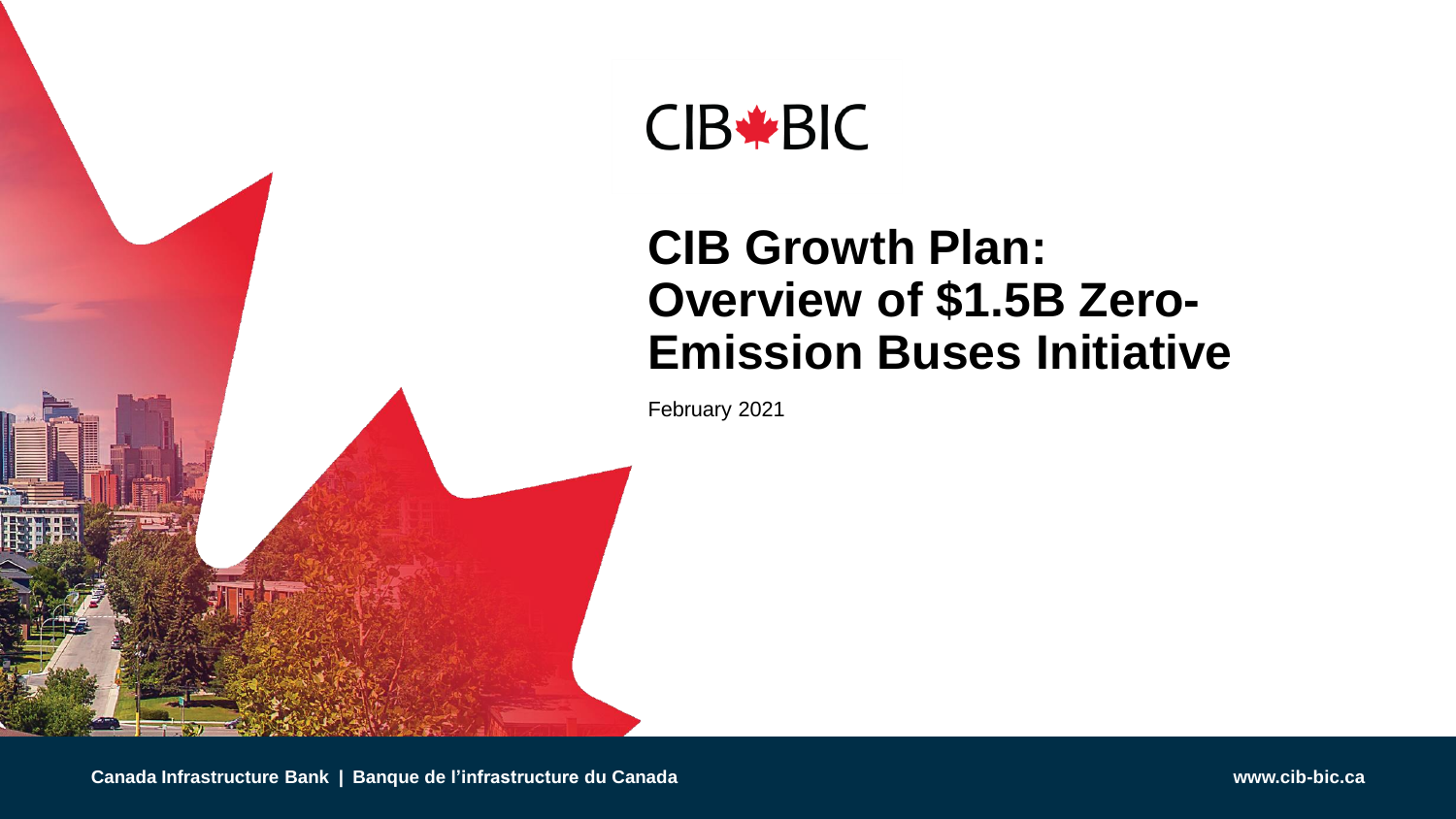### **Zero-Emission Buses: Challenge and Opportunity**

- Diesel buses are significant greenhouse gas contributors across Canada, and zero-emission buses (ZEBs) are an alternative to both improve transit and make a transition to low-carbon infrastructure
- CIB's \$1.5 billion initiative targets the accelerated adoption of an estimated 4,000 ZEBs, comprising of a mix a transit and school buses
- Bus Owners, including transit and school bus operators, can take advantage of CIB's financing to modernize their bus fleets on an accelerated basis
- CIB's financing, in the form of direct loans, can cover the higher upfront capital costs of ZEBs and charging infrastructure versus diesel buses
- Repayment of CIB's loans under the initiative are sourced solely from actual savings generated by the lower cost of operating ZEBs compared to the higher cost of operating diesel buses

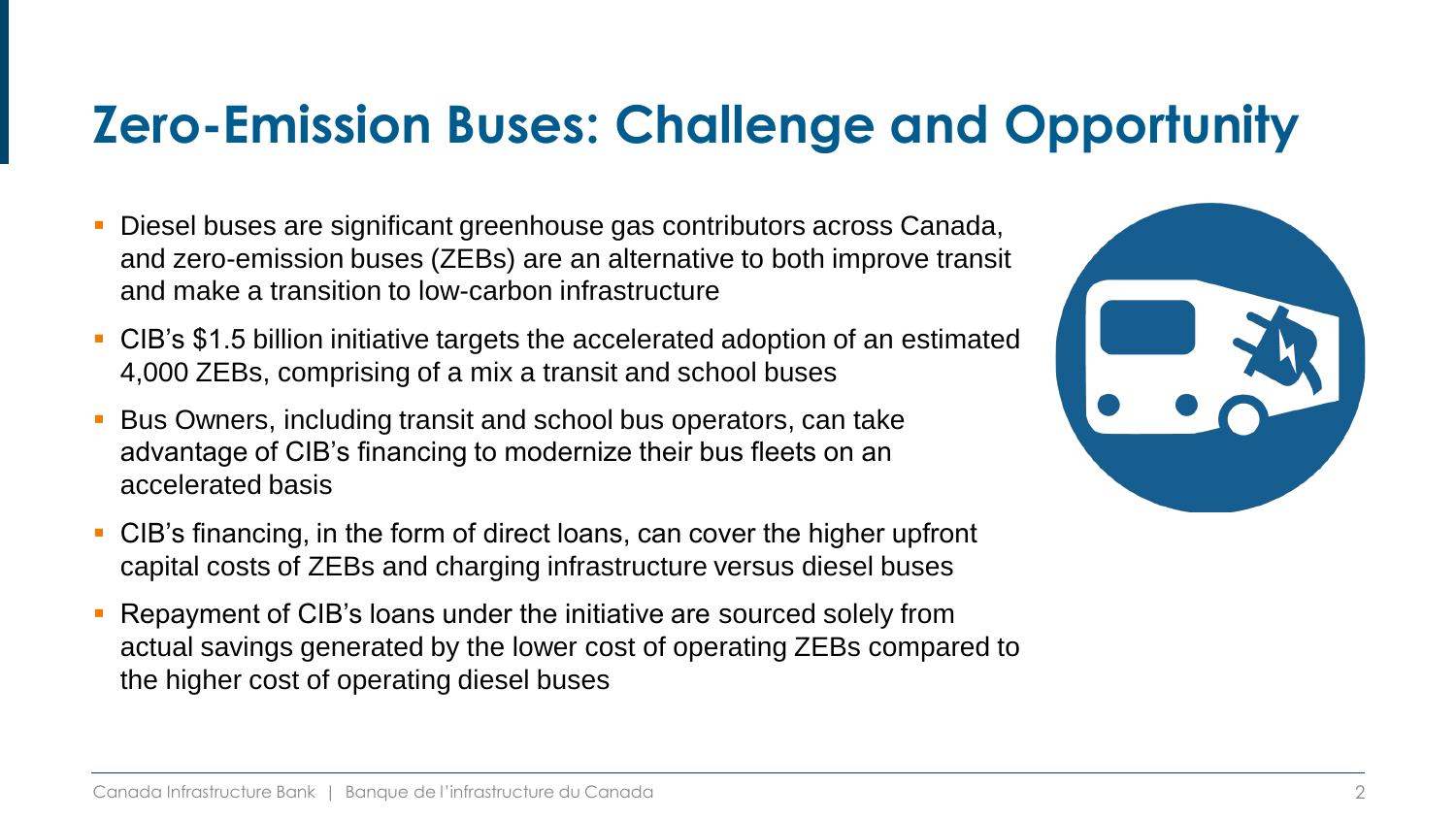## **Sizing the CIB Financing**

- The upfront cost of a ZEB is higher than the cost of a diesel bus
	- ZEBs themselves are more expensive, largely due to the battery
	- ZEBs require charging infrastructure, whereas diesel buses do not
- Bus Owners typically do not have existing funding sufficient to cover these higher upfront costs, making it difficult to adopt ZEBs on a large scale
- The CIB financing will cover these additional costs, helping Bus Owners bridge their funding gap and accelerate the deployment of ZEBs

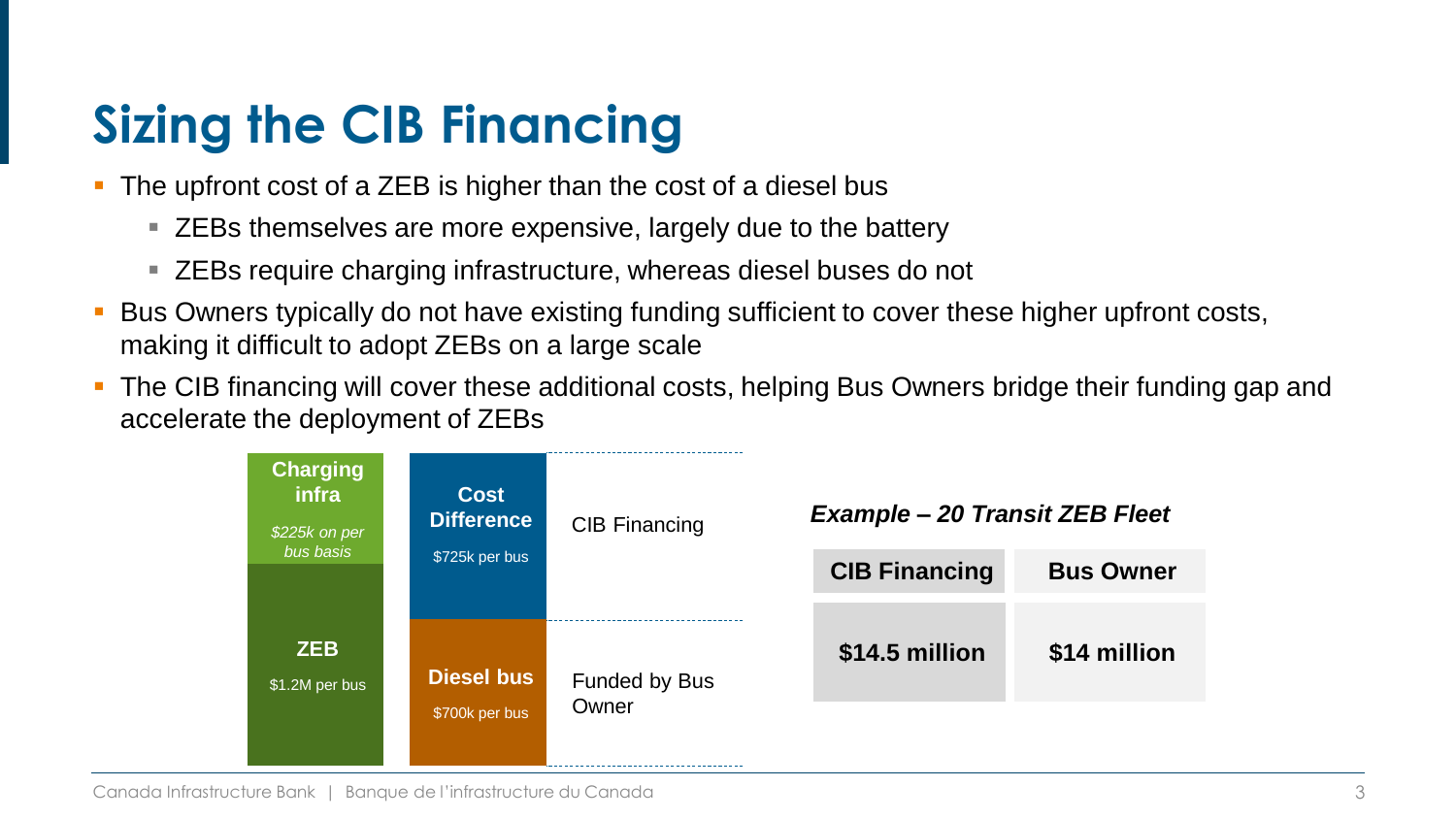### **Availability and Term**

- The CIB will work with the Bus Owner to agree on a multi-year ZEBs and charging infrastructure implementation schedule
- The CIB financing would be available for multiple draws over the implementation period
	- Once committed, further approval for draws would not be needed (provided conditions are met)
- The CIB financing is repayable only from cost savings of ZEBs vs diesel buses over the term of the financing, which will be agreed considering the expected lifespan of the ZEBs

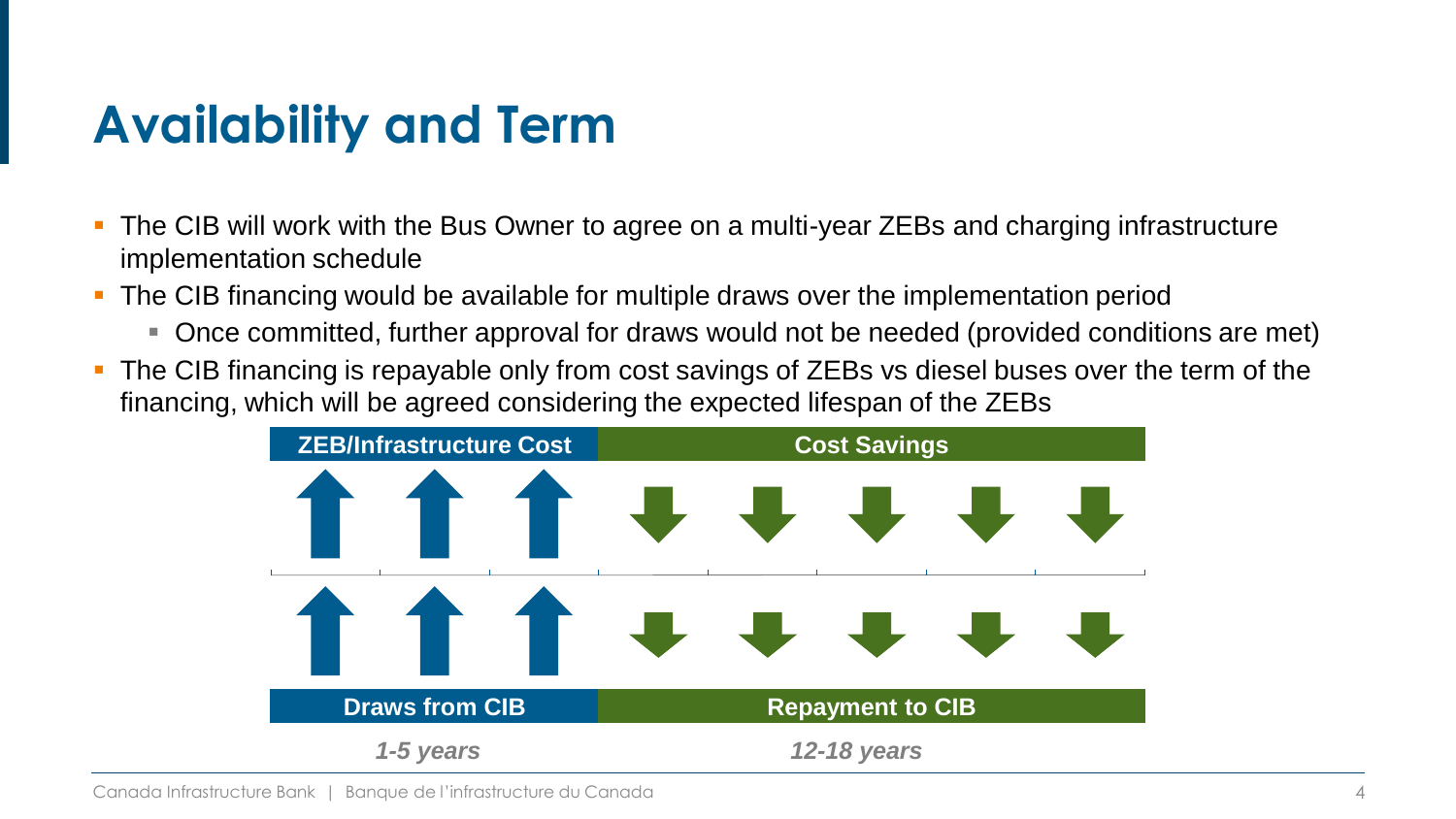## **Cost Savings and Repayment**

### **Cost Savings Generated by ZEBs**

- ZEBs are expected to have lower operating costs (i.e. fuel and maintenance) than diesel buses
- The resulting cost savings are the sole source of funds that Bus Owners will be required to use to repay the CIB

#### **\$100 \$130 \$100 \$125 \$100 \$60 \$80 \$60 \$80 \$60 \$40 \$50 \$40 \$45 \$40 Year 1 Year 2 Year 3 Year 4 Year 5 Diesel ZEB Cost Savings**

### **Repayment**

- Cost savings will be shared by the CIB and Bus Owners on a fixed proportion
- **The CIB and Bus Owners will share in the risk** that actual cost savings are less than forecast, with the CIB ultimately taking the repayment risk

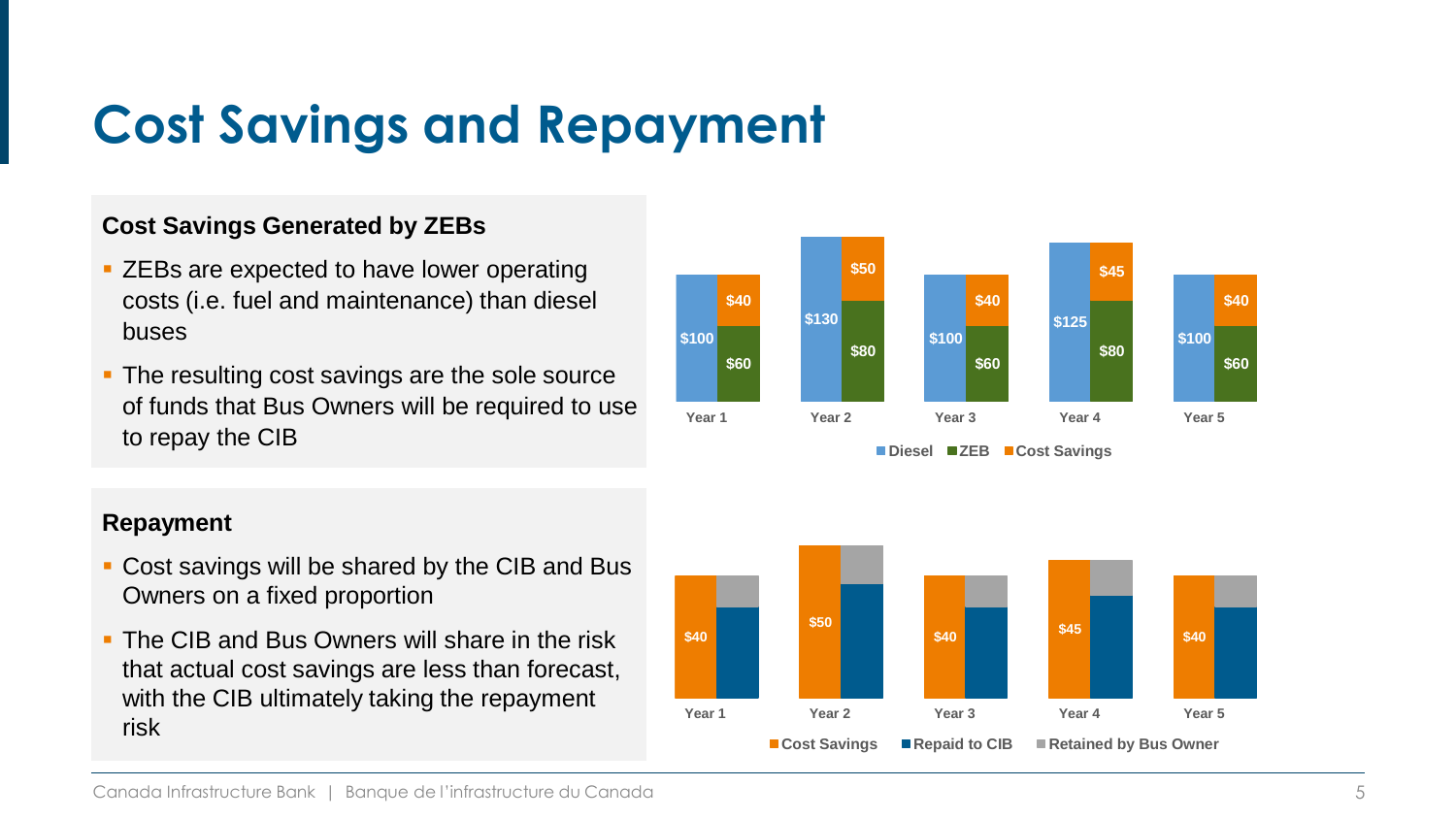### **Indicative Risk Allocation**

- The Bus Owner's repayment obligation is the **lower** of:
	- a) An agreed percentage of forecasted savings, and
	- b) Actual savings
- The Bus Owner takes the risk of **retaining savings**  greater than the agreed % of the forecasted amount
- The CIB takes the risk of **getting repaid** by the ZEBs achieving the base agreed % of the forecasted amount
- The CIB and the Bus Owner will work to implement energy price fluctuation mitigation strategies

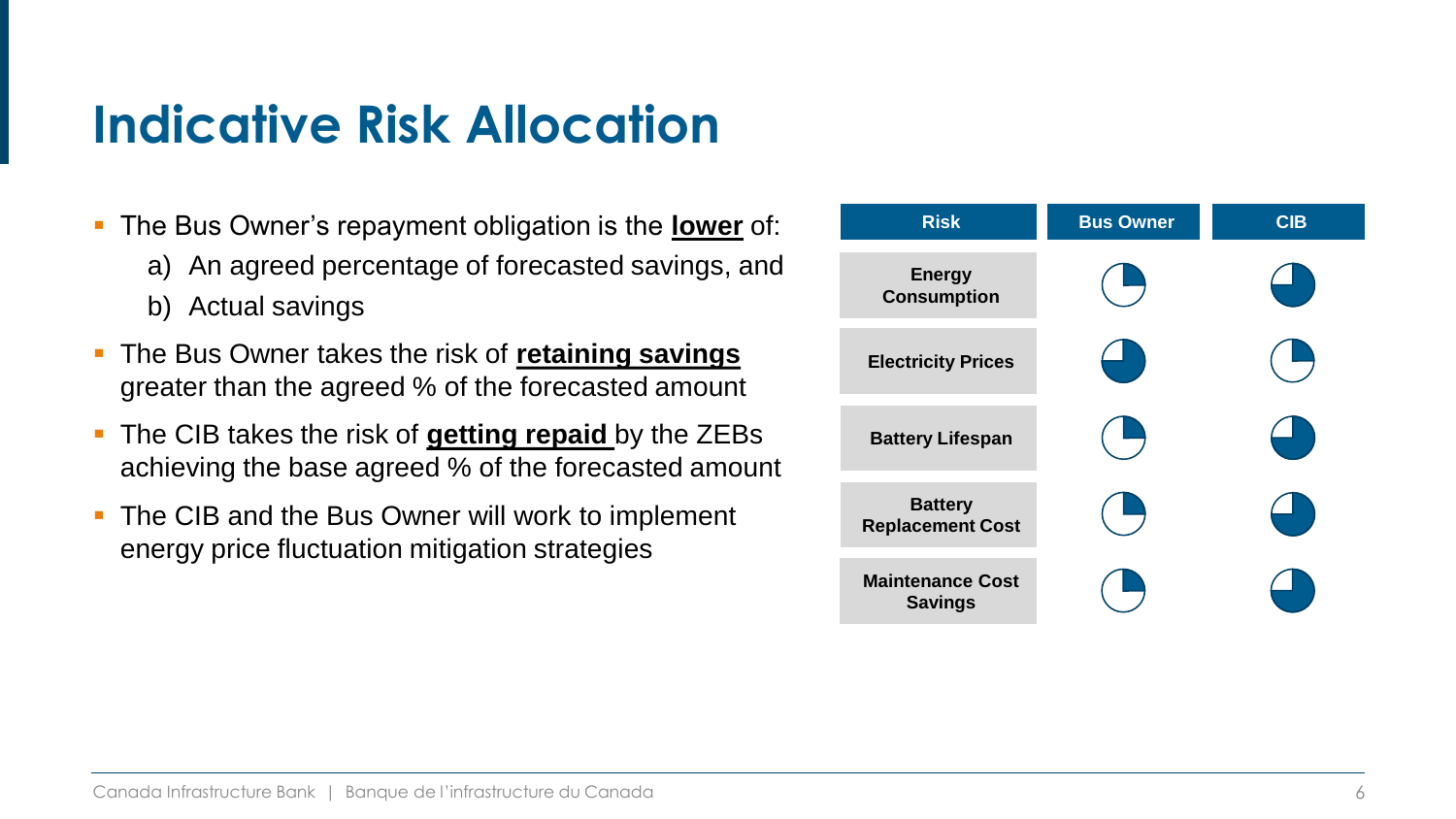### **Key Terms for Financing ZEBs and Related Infrastructure**

| <b>Key Term</b>                                        | <b>Description</b>                                                                                                                                         |
|--------------------------------------------------------|------------------------------------------------------------------------------------------------------------------------------------------------------------|
| <b>Term of CIB Financing</b>                           | Up to [18] years, including implementation and repayment periods, roughly aligned with useful life of<br><b>ZEBs</b>                                       |
| <b>Interest Rate of CIB Financing</b>                  | [At or below market rates]                                                                                                                                 |
| <b>Source of Repayment for CIB</b><br><b>Financing</b> | Operational savings generated by ZEBs vs. diesel; lower of a percentage of forecasted savings and<br>actual savings                                        |
| <b>Other non-CIB Funding</b>                           | Bus Owner to secure funding for all costs required for implementation of the proposed ZEB fleet that<br>are not financed via the CIB                       |
| <b>Ownership of ZEBs</b>                               | ZEBs and charging infrastructure to be wholly owned by Bus Owner / special purpose vehicle<br>created for the specific project that will use CIB financing |
| <b>Procurement and Implementation</b>                  | Bus Owner is responsible for the procurement and implementation of the proposed ZEB fleet and<br>required charging infrastructure                          |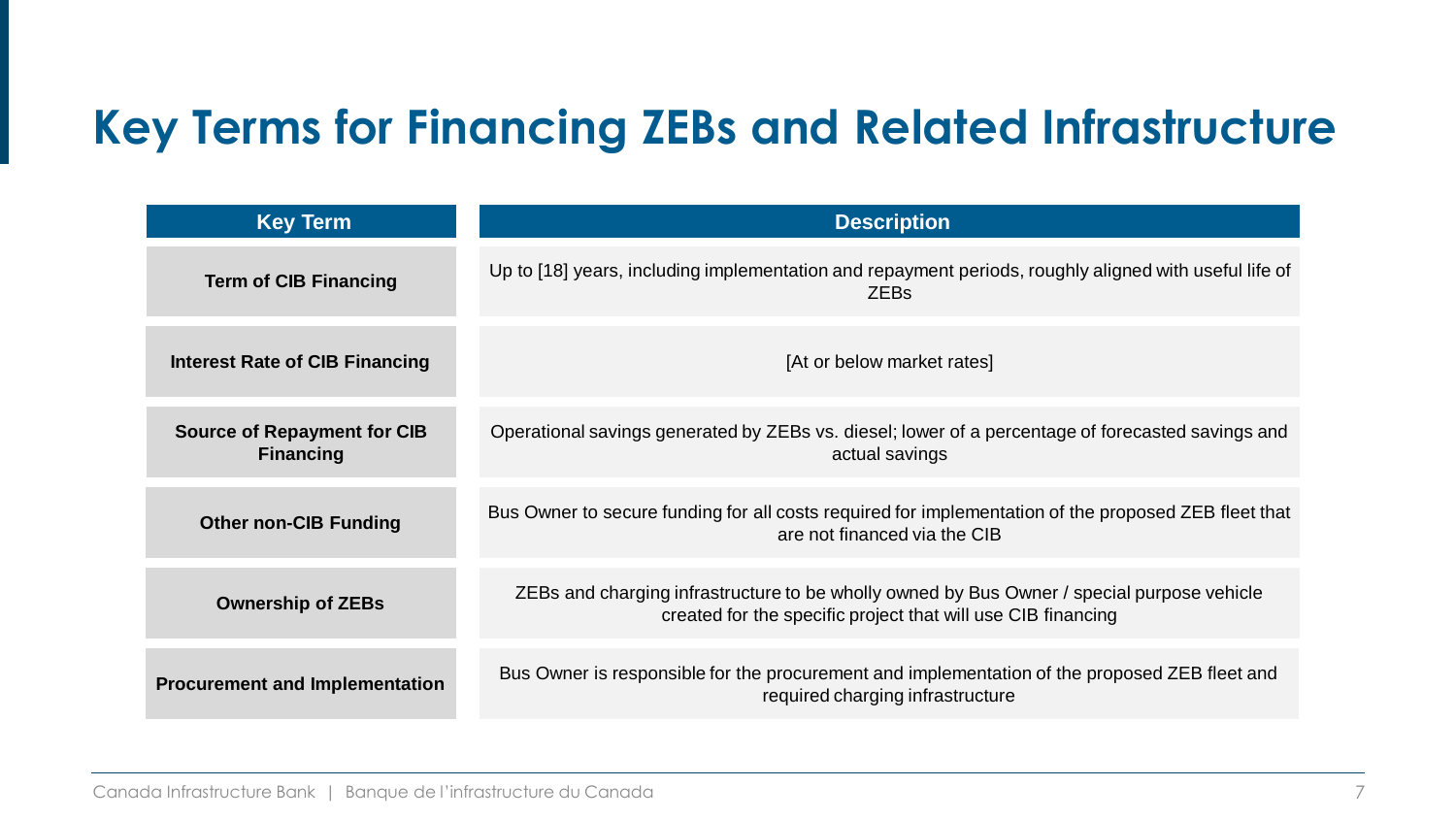### **Potential Structures**



Canada Infrastructure Bank | Banque de l'infrastructure du Canada